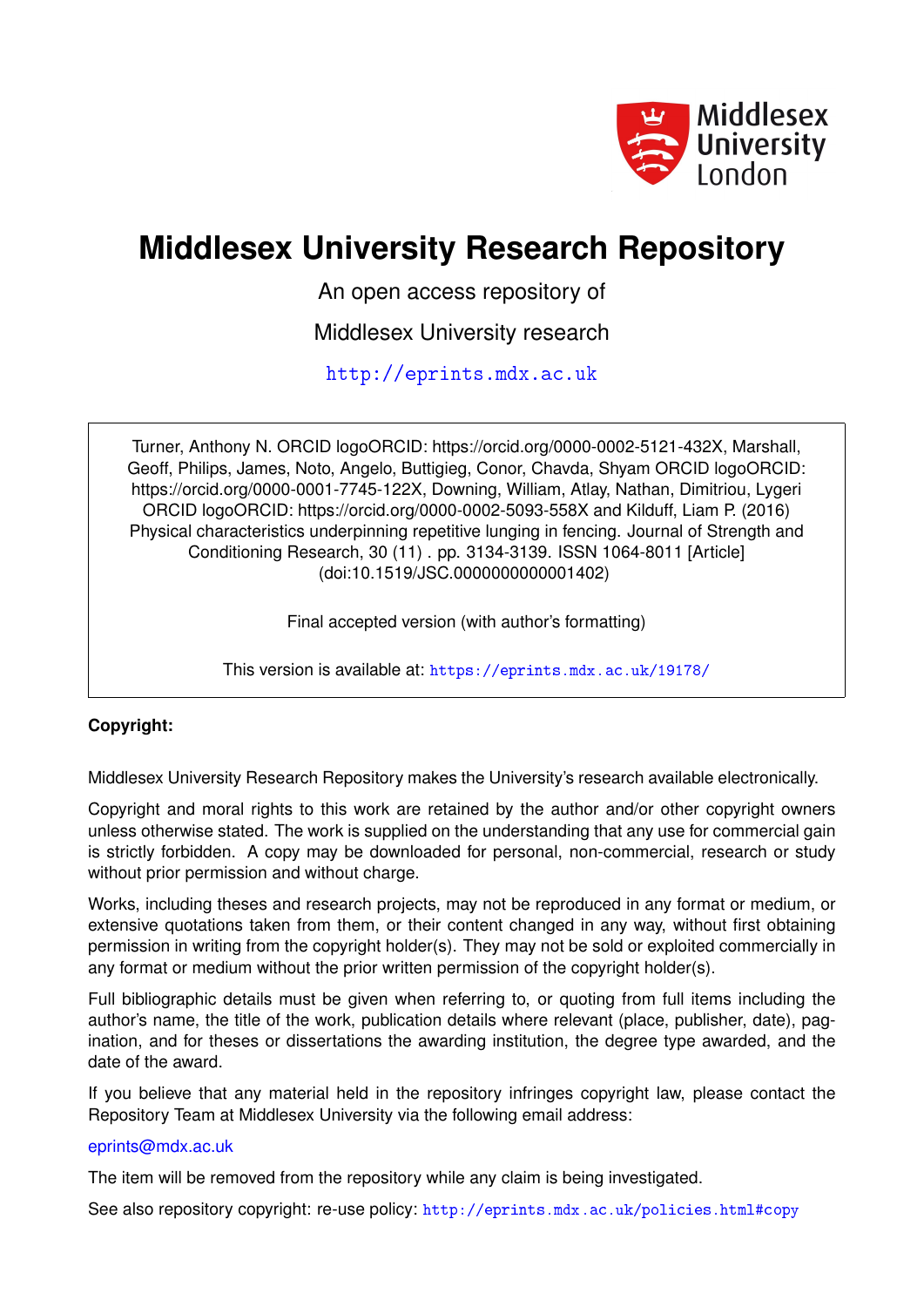# **Title page**

**Title:** Physical Characteristics underpinning Repetitive Lunging In Fencing

**Running head:** Repeat Lunge Ability

**Author:** Anthony Turner

**Address:** London Sport Institute, Middlesex University, Allianz Park Campus,

Room M01, Mezzanine Floor, Greenlands Way, London, NW4 1RL

**E-mail:** a.n.turner@mdx.ac.uk

**Tel:** 0208 411 4667

# **Abstract:**

Given the repetitive demand to execute lunging and changes in direction within fencing, the ability to sustain these at maximal capacity is fundamental to performance. The aim of this study was threefold. Firstly to provide normative values for this variable referred to as repeat lunge ability (RLA) and secondly to identify the physical characteristics that underpin it. Thirdly, was to establish if a cause and effect relationship existed by training the associated characteristics. Assessment of lowerbody power, reactive strength, speed, change of direction speed (CODS) and a sportspecific RLA were conducted on senior and junior elite male fencers (n = 36). Fencers were on average ( $\pm$  SD) 18.9  $\pm$  3.2 years of age, 174.35  $\pm$  10.42 cm tall, 70.67  $\pm$  7.35 kg in mass, and 8.5  $\pm$  4.2 years fencing experience. The RLA test had average work times of  $16.03$  s  $\pm$  1.40 and demonstrated "large" to "very large" associations with all tested variables, but in particular CODS ( $r = .70$ ) and standing broad jump (SBI;  $r = -68$ ). Through linear regression analysis, these also provided a two-predictor model accounting for 61% of the common variance associated with RLA. A cause and effect relationship with SBJ and CODS was confirmed by the training group, where RLA performance in these fencers improved from  $15.80 \pm 1.07$  s to  $14.90 \pm 0.86$  s, with the magnitude of change reported as "moderate" (ES = 0.93). Concurrent improvements were also noted in both SBJ (216.86 cm  $\pm$  17.15 vs. 221.71  $\pm$ 17.59 cm) and CODS (4.44  $\pm$  0.29 s vs. 4.31  $\pm$  0.09 s) and while differences were only significant in SBJ, magnitudes of change were classed as "small" (ES = 0.28) and "moderate" (ES = 0.61)respectively. In conclusion, to improve RLA strength and conditioning coaches should focus on improving lower-body power and reactive strength, noting that jump training and plyometrics designed to enhance horizontal propulsion may be most effective, and translate to improvement in CODS also. **Running head:** Repeat Lunge Ability<br> **Author:** Anthony Turner<br> **Address:** London Sport Institute, Middlesex University, Alliany Park Campus,<br> **ACCEPT EXECT TO ACCEPT CON** Constant Place is a maximal constant of the result

**Keywords:** lunging, speed, endurance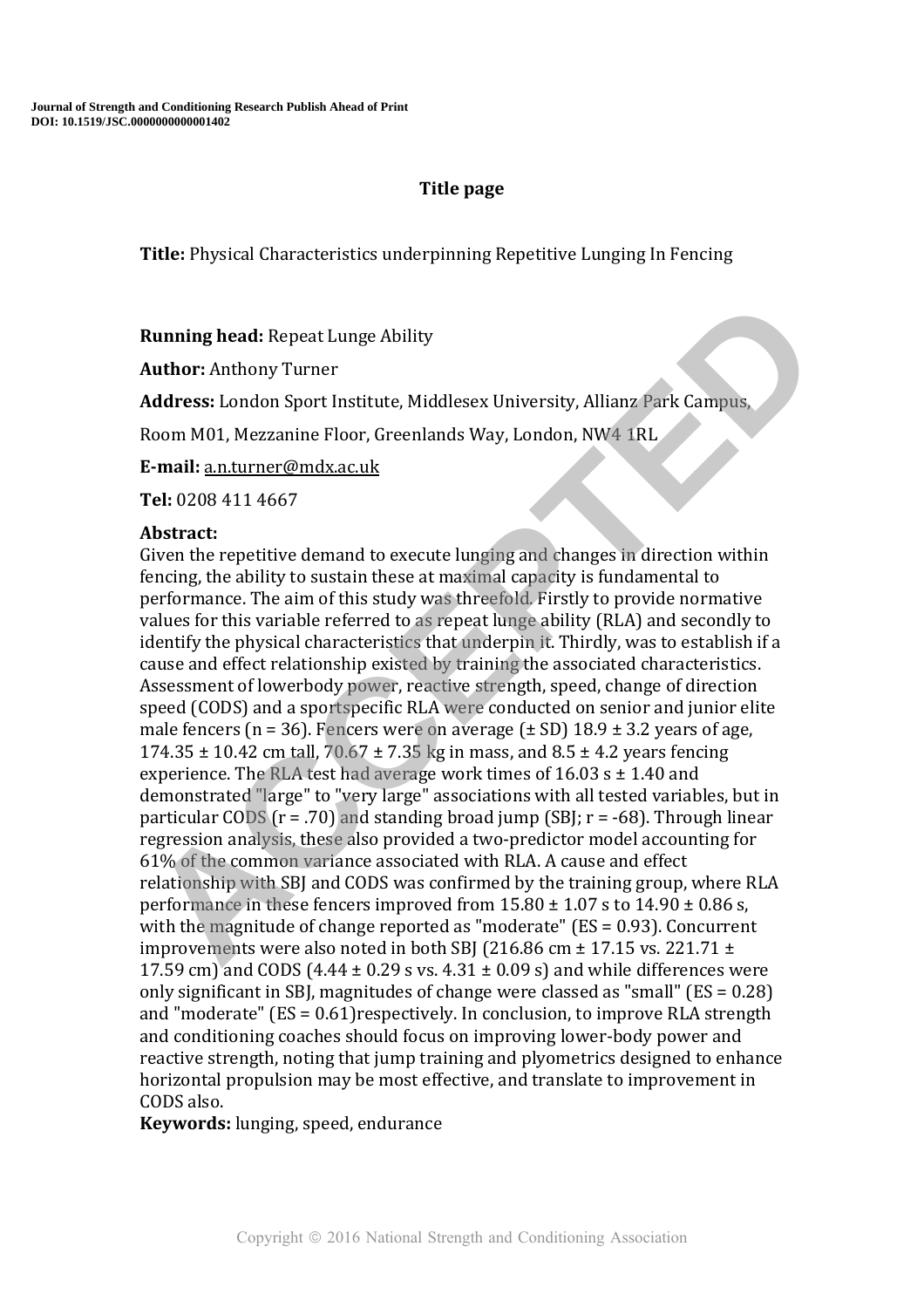# **INTRODUCTION**

Fencing involves a series of explosive lunges and changes in direction, spaced by low-intensity movements with varying recovery periods, predominately taxing anaerobic metabolism (Wylde, Frankie, & O'Donoghue, 2013; Guilhem, Giroux, Chollet, & Rabita, 2014). Given the repetitive demand to effectively execute lunging and changes in direction within each bout, the ability to sustain these at maximal capacity, referred to as repeat lunge ability (RLA), should be considered fundamental to performance. The need for fencers to demonstrate RLA is clear when noting that the lunge is the most common form of attack (Aquili & Tancredi, 2013), usually delivered after several changes in direction (and feints) (Roi & Bianchedi, 2008), used to evade and disguise the hit. For example, during each bout, a fencer may cover between 250-1000 m, attack 140 times and change direction nearly 400 times in women's epee and around 170 times in men's epee and foil (Roi & Bianchedi, 2008). In sabre, there are on average 21 lunges, 7 changes in direction and 14 attacks per bout (Aquili & Tancredi, 2013). The work to rest ratios vary between swords, but it is clear that as the competition progresses and fencers reach the elimination bouts, the intensity and anaerobic nature of fights increase, with lactate values rising from around 4 mmol/L in the preliminary bouts, to being consistently above this (and as high as 15.3 mmol/L) during the elimination bouts (Cerizza & Roi, 1994). Chollet. & Rabita, 2014). Given the repetitive demand to effectively execute lunging<br>and changes in direction within each bout, the ability to sustain these at maximal<br>apacity, referred to as repeat lunge ability (RLA), s

As of yet, RLA has not been reported on in the literature, and subsequently nor have the physical characteristics that underpin this vital movement; such information will greatly inform the strength and conditioning training of fencers. The aim of this study therefore was threefold. Firstly to report normative values on this variable and secondly to identify the physical characteristics that underpin it. Thirdly, was to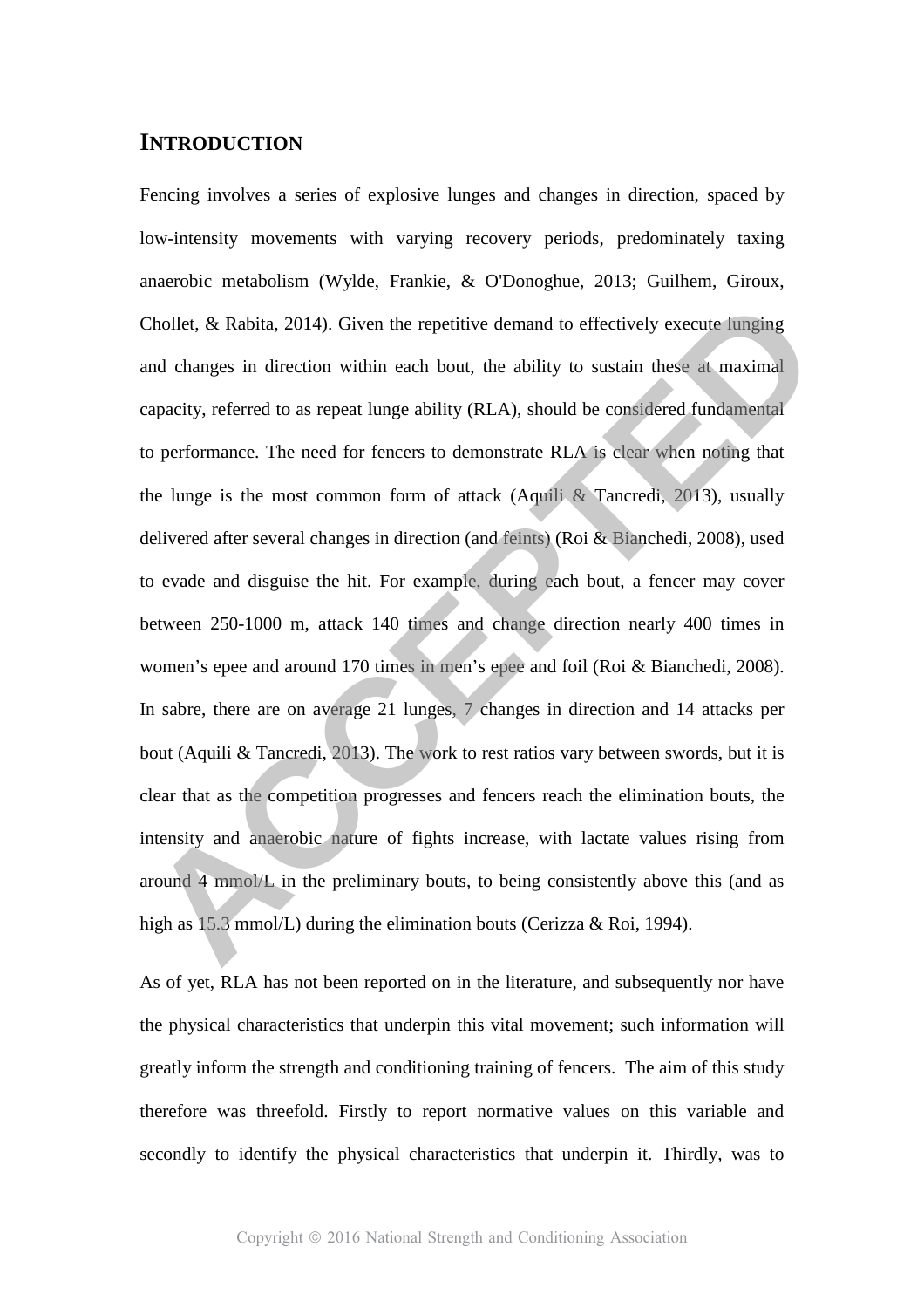identify if training these characteristics did indeed improve its score, noting that associations from this may not be cause and effect. Because the RLA test involves lunging and change of direction speed, it was hypothesised that similar associations to those identified previously (Guilhem, Giroux, Chollet, & Rabita, 2014; Tsolakis, Kostaki, & Vagenas, 2010; Turner, et al., In press) would be noted; these centred on lower body power, reactive strength and speed.

# **METHODS**

#### **Experimental Approach to the Problem**

Given the repetitive demand to effectively execute lunging and changes in direction within each bout, normative data within elite athletes for RLA, as well as establishing the physical characteristics associated with its performance, could help support the training programmes of fencers. The assumed physical demands of the RLA, based on previous investigations in to lunging and CODS tests, suggested appropriate independent variables would be various measures of lower body power, including horizontal and vertical jumping, reactive strength index and speed (linear and with changes in direction). Given the number of athletes available within both the senior and junior elite squads, it was possible to run a multiple linear regression analysis, in addition to bivariate correlations, and thus the possibility of explaining larger shared variances in the dependent variable (i.e., RLA). Finally, any theoretical associations uncovered could be explored via a training group consisting of Podium Potential athletes, as these trained full-time, receiving structured strength and conditioning supervision. **ACCED**<br>**ACCED**<br>**ACCED**<br>**ACCED**<br>**ACCED**<br>**ACCED**<br>**ACCED**<br>**ACCED**<br>**ACCED**<br>**ACCED**<br>**ACCED**<br>**ACCED**<br>**ACCED**<br>**ACCED**<br>**ACCED**<br>**ACCED**<br>**ACCED**<br>**ACCED**<br>**ACCED**<br>**ACCED**<br>**ACCED**<br>**ACCED**<br>**ACCED**<br>**ACCED**<br>**ACCED**<br>**ACCED**<br>**ACCED**<br>**ACCED**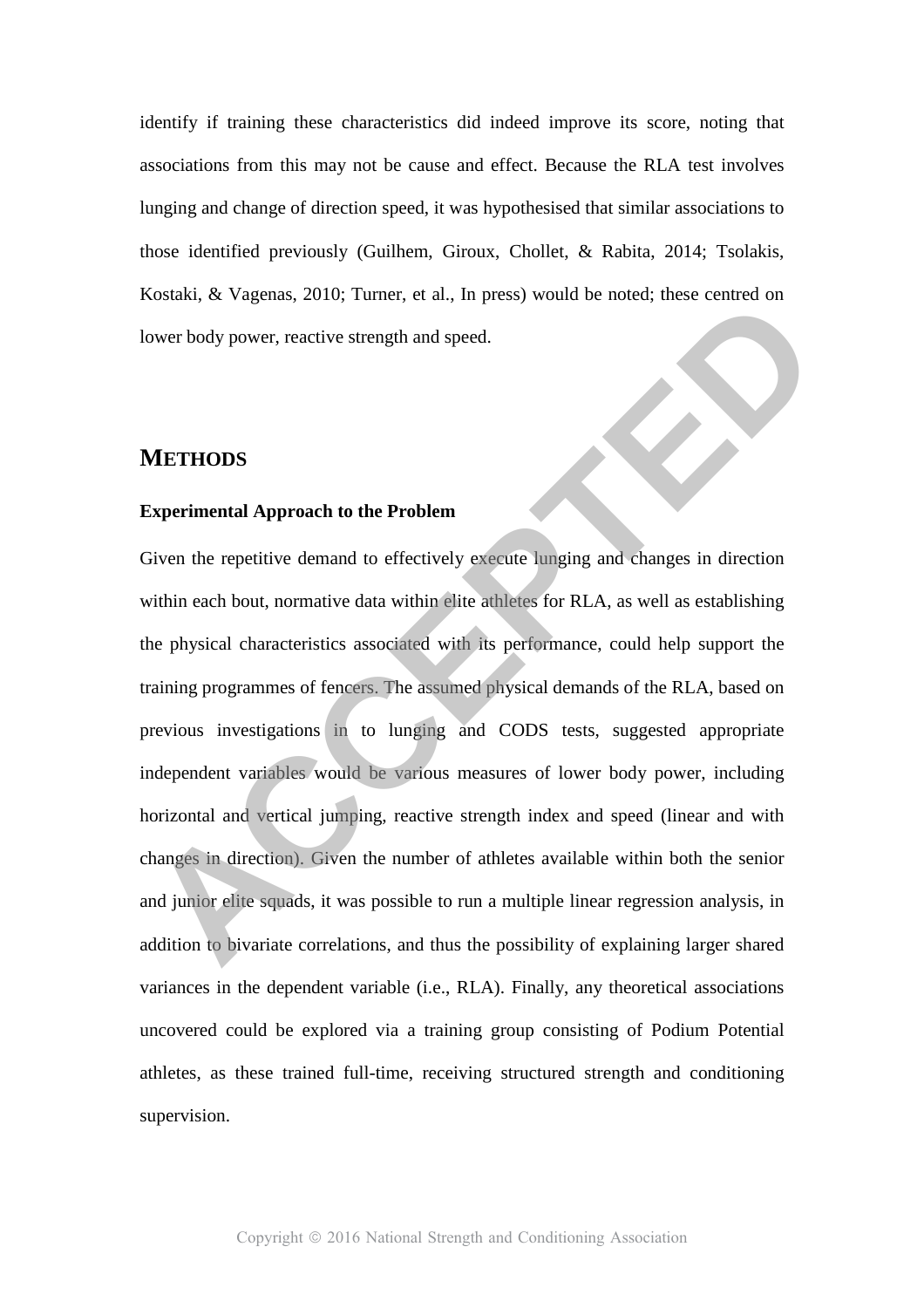## **Participants**

The identification of RLA scores and the determination of physical characteristics that underpin them, involved thirty-six male elite senior and junior fencers, averaging  $(\pm$ SD) 18.9  $\pm$  3.2 years of age, 174.35  $\pm$  10.42 cm tall, 70.67  $\pm$  7.35 kg in mass, and 8.5  $\pm$  4.2 years fencing experience. The training of any identified physical characteristics and subsequent re-testing of RLA (to evaluate any associations found) used a sample of these. Several senior fencers  $(n = 7)$  comprised the training group (TG) as they were full-time athletes receiving supervised strength and conditioning training (subject characteristics as follows:  $20.6 \pm 2.4$  years of age,  $177.71 \pm 4.37$  cm tall, 74.41  $\pm$  6.93 kg in mass, and had 10.0  $\pm$  3.8 years fencing experience). The junior fencers  $(n = 8)$  were the control group  $(CG)$  and those that remained within the programme thus able to report for subsequent re-testing; this group received no supervised strength and conditioning training (subject characteristics as follows: 17.7  $\pm$  1.4 years of age, 178.43  $\pm$  9.25 cm tall, 72.71  $\pm$  6.63 kg in mass, and had 8.1  $\pm$  3.6). All fencers were familiar with the testing protocol as it was regularly completed throughout their season, and all were healthy and in good fitness. All speed, agility and RLA testing was conducted on a metal competition *piste* to increase validity of results, and all tests were conducted on the same day. Fencers were also asked to eat according to their normal diet and avoid eating and drinking substances other than water one hour prior to each test session. Fencers preceded testing with their individualised  $\sim$  15 min warm-up, consisting of CODS drills that gradually increased in speed, lunging drills that gradually increased in speed and distance, and various mobility drills that typically concentrate on the hip and ankle joints. The institutional ethics committee in accordance with the declaration of Helsinki granted ethical SD) 18.9 ± 3.2 years of age, 174.35 ± 10.42 cm tall, 70.67 ± 7.35 kg in mass, and 8.5<br>  $\pm$  4.2 years fencing experience. The training of any identified physical characteristics<br>
and subsequent re-testing of RLA (to evalu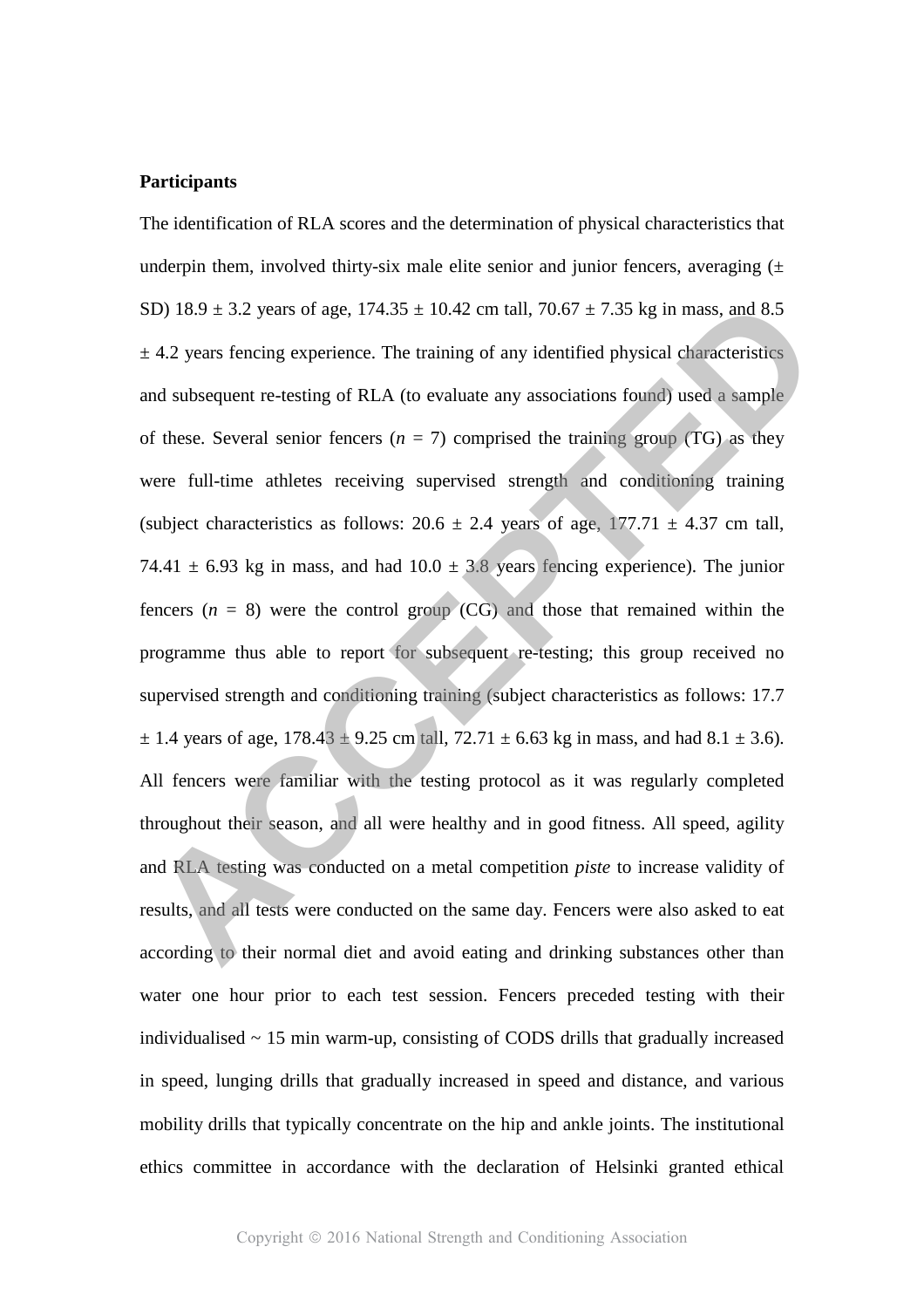approval and each fencer provided written informed consent before taking part in the research.

## **Anthropometric data**

Body mass was measured to the nearest 0.1 kg with an accurately pre-calibrated electronic weighing scale (Seca Alpha 770, Birmingham, UK). Participants were instructed to stand in the centre of the weighing scale's platform, barefoot and with minimum clothes (Eston & Reilly, 2009). Stature was measured to the nearest 0.1 cm with a stadiometer (Seca 220, Birmingham, UK). Participants were asked to stand barefoot in an erect position with heels together, arms hanging relaxed at sides and their upper back, buttocks and cranium against the stadiometer They were also instructed to fully inhale, stretch up and orientate their head in the Frankfort plane upon measurement (Eston & Reilly, 2009). The measurement was taken as the maximum distance from the floor to the highest point (vertex) on the skull. Body mass was measured to the nearest 0.1 kg with an accurately pre-calibrated<br>electronic weighing scale (Seca Alpha 770, Birmingham, UK). Participants were<br>instructed to stand in the centre of the weighing scale's platfor

## **Lower-body Power**

Jump height was measured in the countermovement jump (CMJ) and single legcountermovement jump (SLCMJ) for both front (or lead) and back legs. Reactive strength index (RSI) was measured following a drop jump from a box height of 30cm (Flanagan & Comyns, 2008). During the test, fencers were instructed to minimize ground contact time and then jump as high as possible. The RSI was calculated as flight time in milliseconds divided by ground contact time in milliseconds. For all jumps (drop jump, CMJ, SLCMJ), fencers were instructed to keep their hands in contact with their hips for the duration of the test. Any movement of the hands away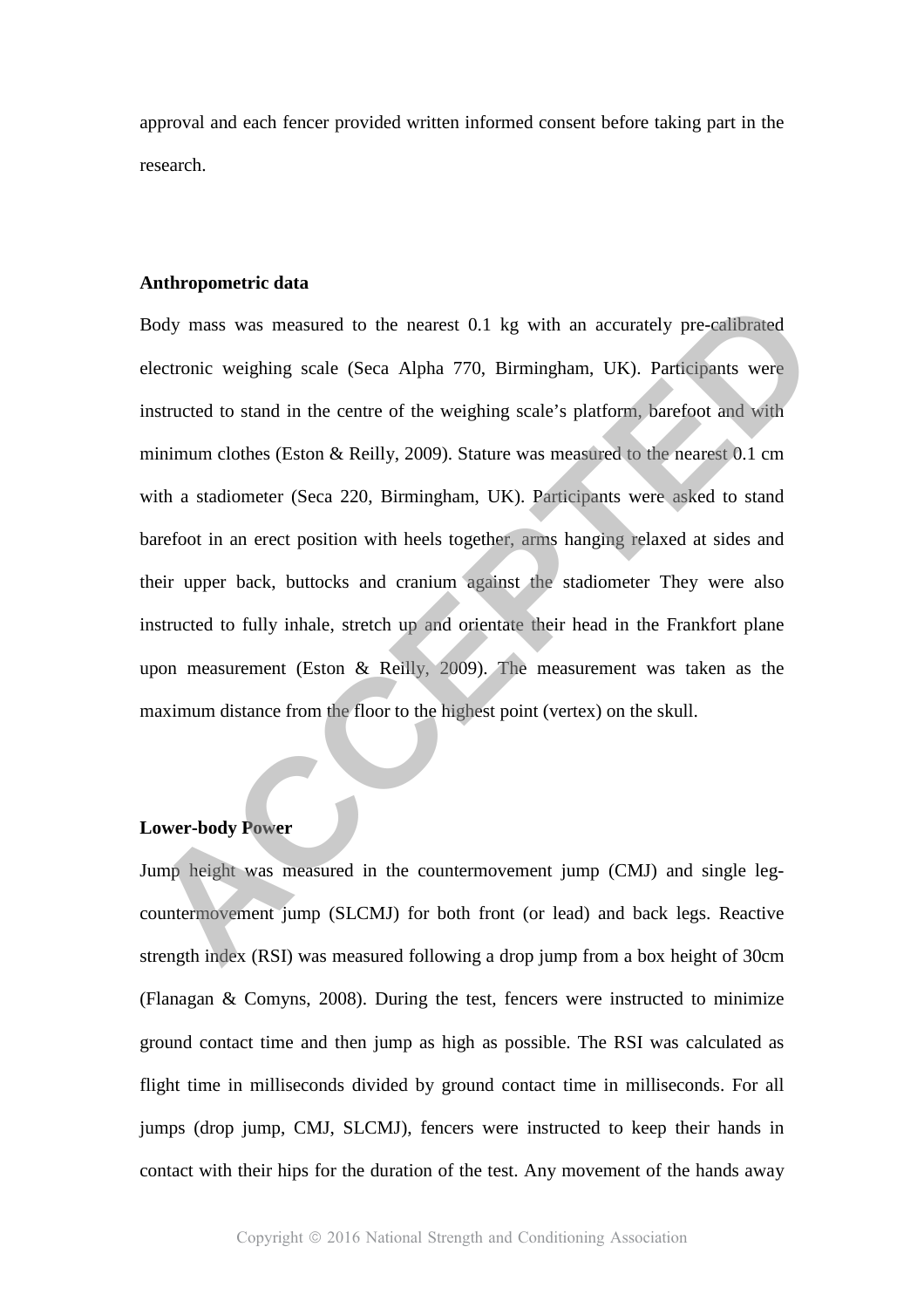from the hips would have resulted in the jump being disqualified. Following take-off, fencers were also instructed to maintain full extension until contact had been made with the floor upon landing. All scores were recorded to the nearest 0.01cm (or to two decimal places in the case of RSI) and were measured using an optical measurement system (Optojump, Microgate, Italy). Compared to force plate measures, Optojump has shown intraclass correlation coefficients (ICCs) for validity of  $r = 0.997 - 0.998$ . Furthermore, test-retest reliability had ICCs ranging from 0.982 to 0.989 with low coefficients of variation (2.7%) (Glatthorn, Gouge, Nussbaumer, Stauffacher, Impellizzeri, & Maffiuletti, 2011). The standing broad jump was measured using a flexible tape measure, placed along the ground. Fencers had to jump as far forward as possible, keeping their hands on their hips as per other jump tests. If the fencers fell forward at landing, causing their feet to change position, the jump was disqualified. Scores were recorded to the nearest 0.1 cm, and in line with the heel of the foot furthest back. System (Optojump, Microgate, Italy). Compared to force pate measures, Optojump<br>
Alta Shown intraclass correlation coefficients (ICCs) for validity of  $r = 0.997-0.998$ .<br>
Furthermore, test-retest reliability had ICCs ranging

## **Speed**

Using fencing footwork, fencers had to travel between two sets of timing gates (Brower timing systems, Utah, USA) positioned at hip height and spaced 7 m apart. Fencers' speed was tested going forward (SPDFwd) as well as going backwards (SPDBk). The test was immediately stopped if the athlete used footwork deemed by the fencing coach to be unrepresentative of proper form, or if the beam was broken at the start or finish line with any part of their body other than their hips.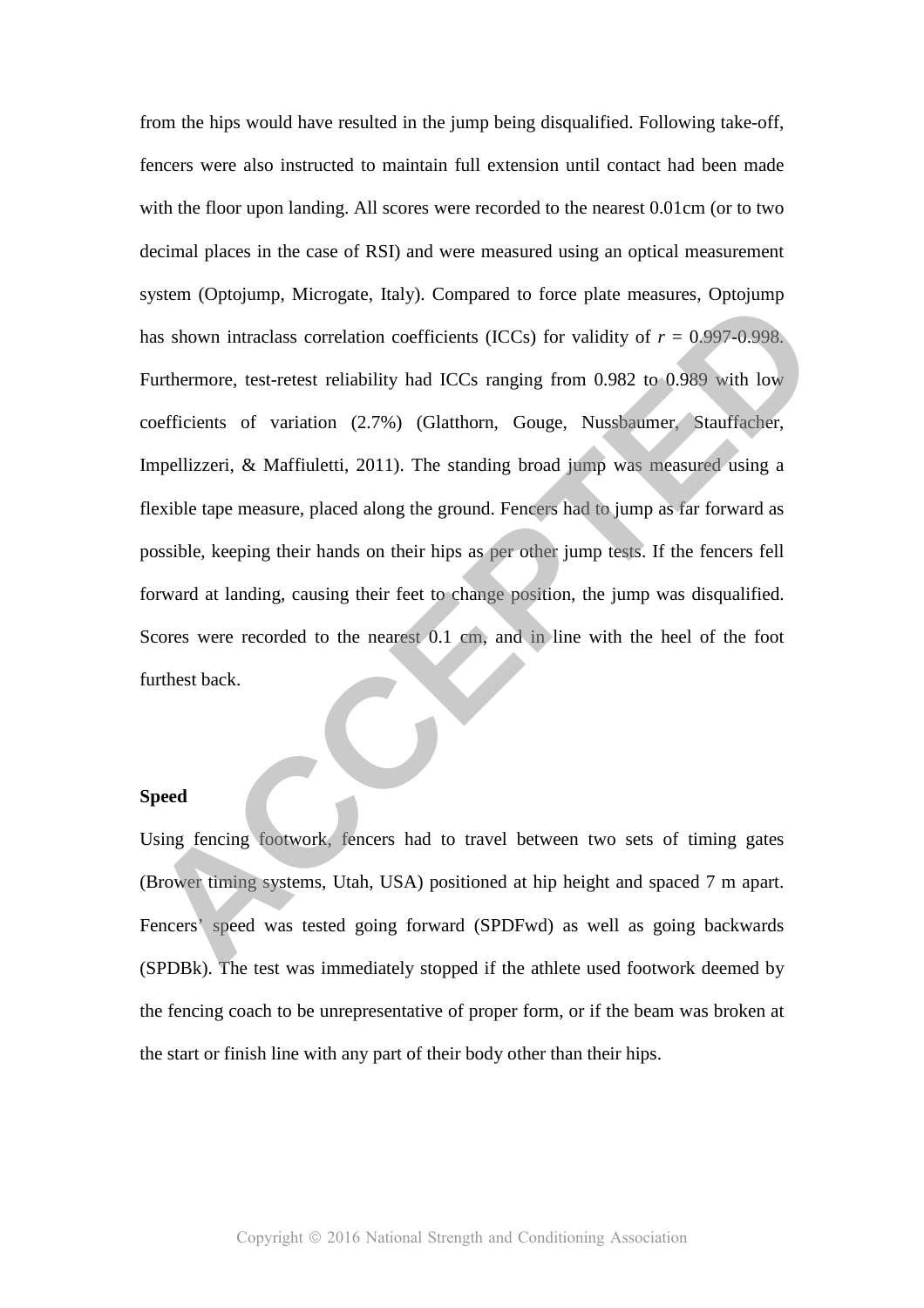#### **Change of direction speed**

The CODS was measured using a 4-2-2-4 m shuttle (Turner, et al., In press). For this, fencers started behind one set of timing gates (Brower timing systems, Utah, USA) set at hip height. Using fencing footwork, they travelled as fast as they could up to a 4 m line, ensuring their front foot crossed the line, they then travelled backwards ensuring the front foot crossed the 2 m line. Again they travelled forward to the 4 m line, before moving backwards past the start line. The test was immediately stopped if the athlete used footwork deemed by the fencing coach to be unrepresentative of proper form, if the beam was broken at the start or finish line with any part of their body other than their hips, or if the athlete failed to pass either line with their toes or lunged in order to reach the line. The entropy the most of the mannequin a further 4 times, traveling backwards insuring<br>the front foot crossed the 2 m line. Again they travelled forward to the 4 m line.<br>Accelere moving backwards past the start line. The te

#### **Repeat Lunge Ability**

Using fencing footwork, fencers travelled  $\bar{\ell}$  m towards a mannequin where they performed a lunge to hit either its chest or head guard. They then changed direction, traveling backwards until their lead toe was behind a 4 m line. From here they continued to hit the mannequin a further 4 times, traveling back to the 4 m line between hits; only following the last hit  $(5<sup>th</sup>)$  did they then travel back past the start line (positioned 7 m from the mannequin). This was repeated 5 times with 10 s rest between intervals, with the score recorded as the average time across the 5 intervals. Timing gates (Brower timing systems, Utah, USA) were positioned at hip height at the start line, which fencers broke to both start and conclude each interval. Due to the unreliable data noted in pilot testing due to fencers continually breaking the beam of light gates within a test (resulting in intraclass correlations of  $r < 0.6$ ), the start line was set a further 3 m back from the mannequin relative to the within-interval shuttle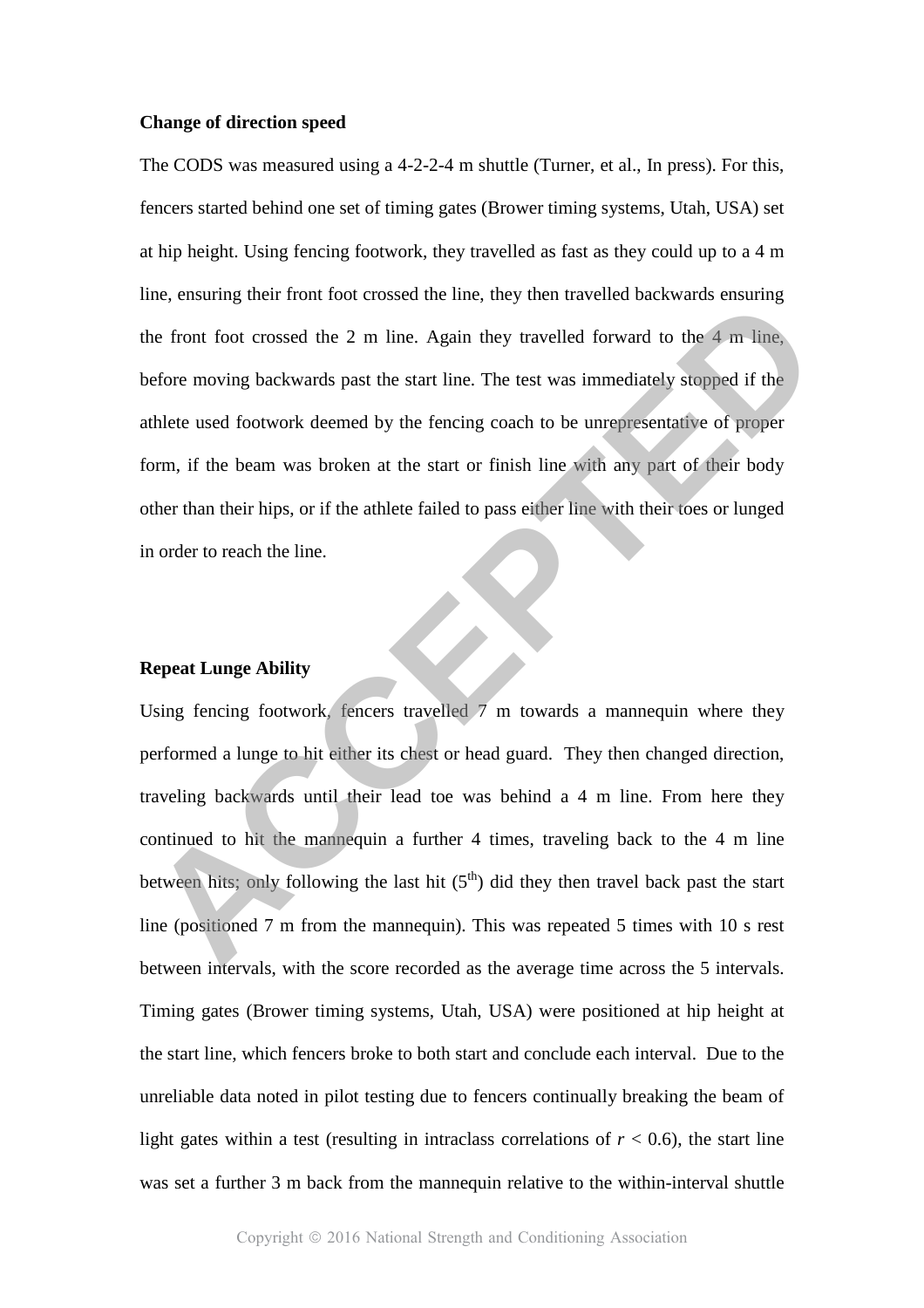line (4 m line); between day intraclass correlations improved to  $r = 0.83$ . The test was void if the fencer used footwork or a lunge technique deemed by the fencing coach to be unrepresentative of proper form, or if the fencer failed to pass either line with their toes. This test was considered valid on account of fencers having to cover an 8 m distance (4 m to and 4 m back from target) between hits, which is a short enough distance to be specific to the sport, but long to ensure several steps prior to each lunge. Because elimination bouts (of all swords) induce high levels of blood lactate, the test must also include (several) work intervals long enough to stimulate the onset of blood lactate accumulation, and thus challenge the fencers to work in the presence of high concentrations of hydrogen ions. Without the psychological arousal associated with competitions, this therefore required deviating from the established work to rest ratios of the sport (Roi & Bianchedi, 2008; Aquili & Tancredi, 2013), with the recovery from each lunge and the continuous changing of direction considered to largely contribute to fatigue. Pilot testing of the RLA revealed blood lactate values of  $6.7 \pm 1.8$  mmol/L. anslance (4 m to and 4 m back from target) between mis, which is a stort enough<br>distance to be specific to the sport, but long to ensure several steps prior to each<br>lunge. Because elimination bouts (of all swords) induce h

## **Strength and Conditioning Training**

The TG fencers performed approximately two strength and power sessions and two conditioning sessions a week for 16-weeks before being re-tested. Strength and power training consisted of various squats and weightlifting exercises and derivatives, coupled with plyometrics such as jump to box, drop jumps and hurdle jumps. These exercises are well supported in their ability to increase jump and CODS performance (Asci & Acikada, 2007; Peterson, Alvar, & Rhea, 2006) and have been shown to improve movement time in fencers (Redondo, Alonso, Sedano, & de Benito, 2014). Conditioning sessions consisted of high intensity interval training, designed to induce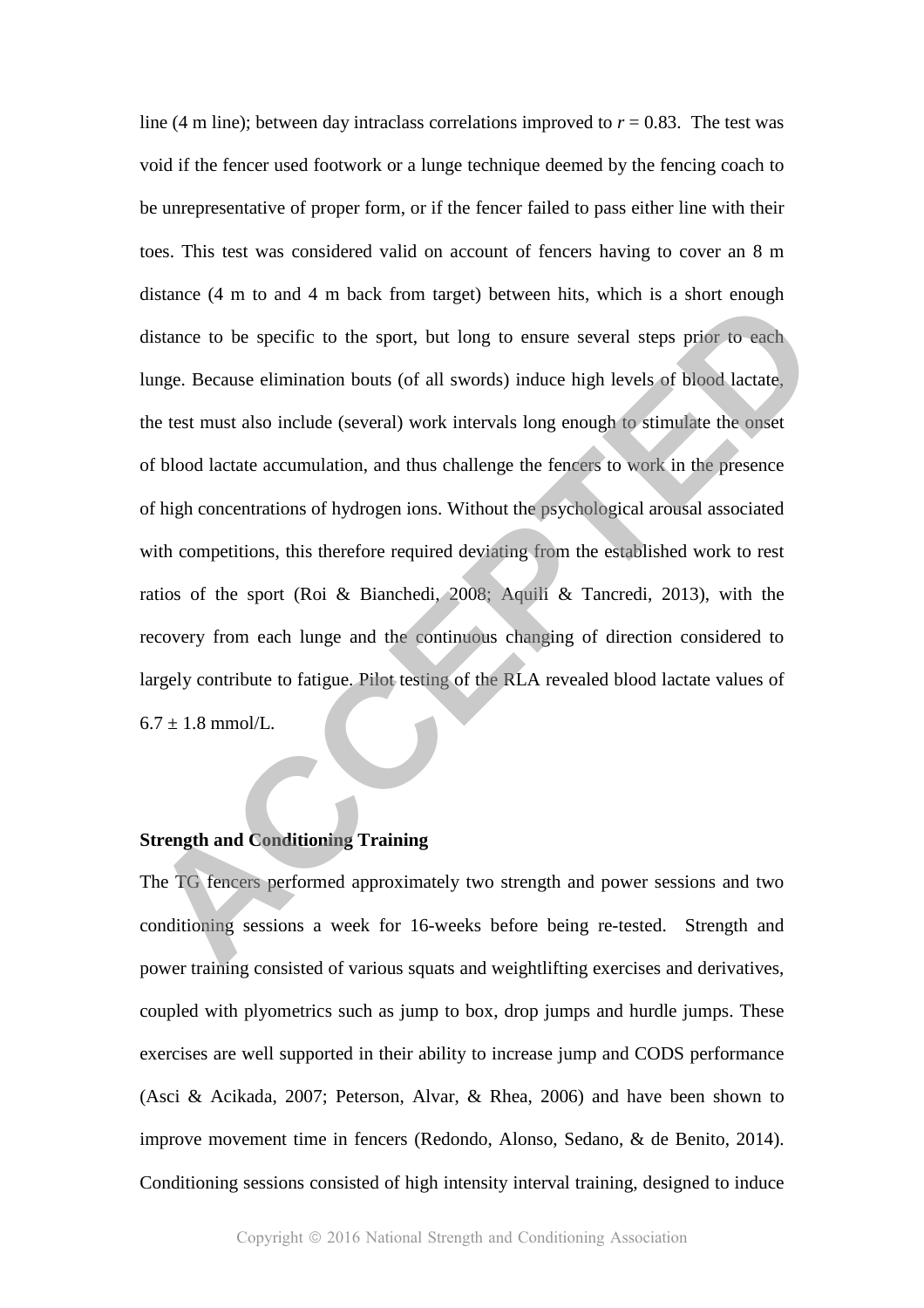high levels of blood lactate (Baker, 2011). Work to rest ratios of 1:1 were used, usually 30 s in length and performing a total of 6 repetitions (therefore totalling 6 min). Exercises consisted of cross training activities such as bike and rowing ergometer sprints, sled pulls and battle ropes. An "off-feet" approach was chosen as the sport of fencing subjects its athletes to a high frequency of lower limb impacts, which present as a risk to injury (Harmer, 2008); It was felt that conditioning activities should not exacerbate the issue further.

#### **Statistical Analysis**

Measures of normality were assessed using the Shapiro-Wilk statistic. To determine the reliability of all tests of lower-body power, three trials were conducted and single measures ICC (two-way random with absolute agreement) between trials were conducted; the highest score of each trial was used for subsequent analysis. Pearsons Product Moment correlation analysis was used to identify relationships between variables and a stepwise multiple linear regression was used to identify the best predictors of RLA. Differences in pre and post RLA, SBJ and CODS scores for TG and CG fencers was investigated using a paired-samples *t*-test, with differences also reported as effect sizes (Hopkins, 2004) and interpreted according to Rhea (2004), with athletes classed as "highly trained". Differences between the TG and GC were also explored by way of independent samples *t*-tests. All statistical analysis was conducted using SPSS version 21 with the level of significance set at  $p < 0.05$ . The sport of energy subjects its atmetes to a right requirement provide measurement as a risk to injury (Harmer, 2008); It was felt that conditioning<br>activities should not exacerbate the issue further.<br>**Statistical Analysi**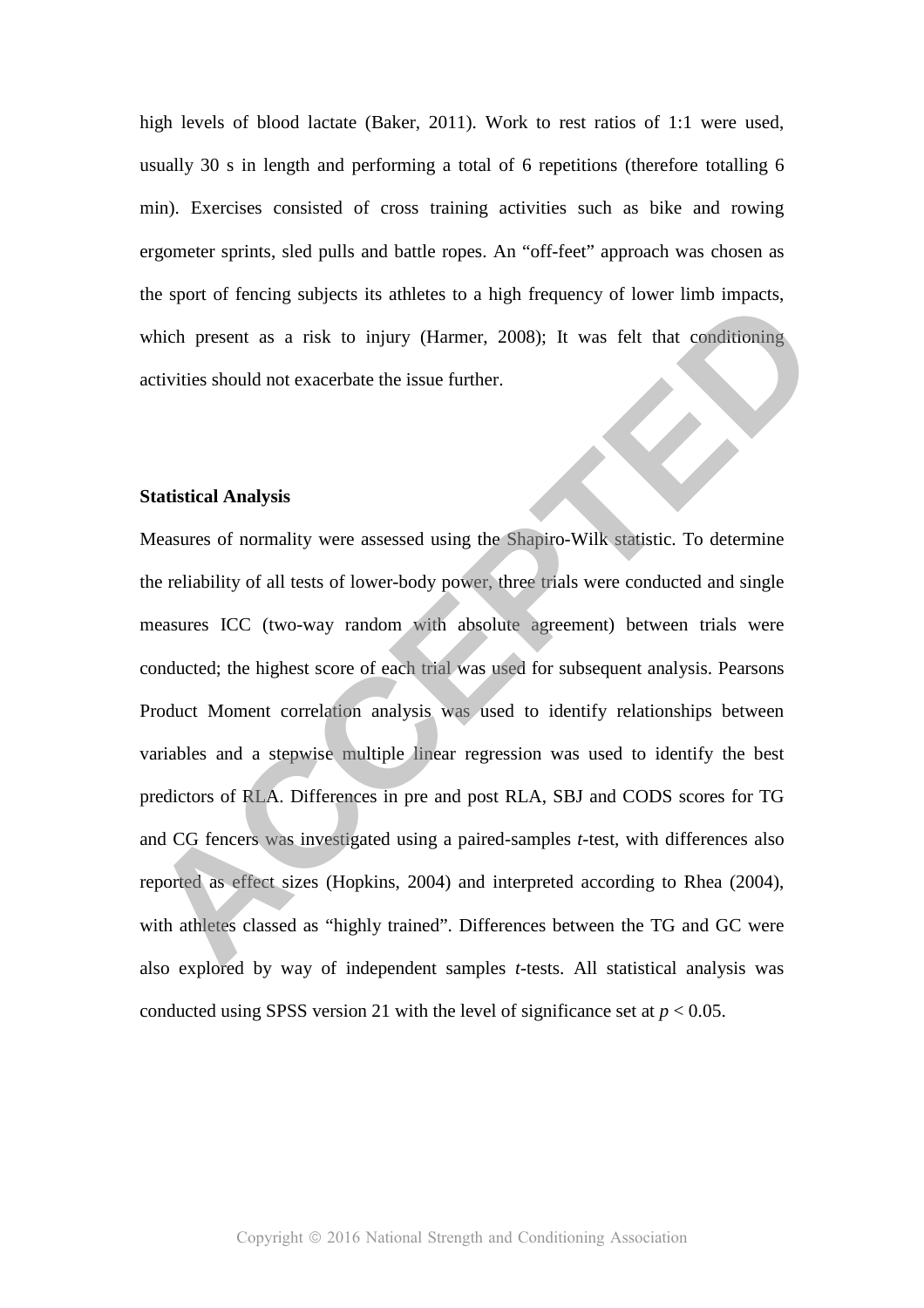## **RESULTS**

All data was normally distributed and intraclass correlations demonstrated a high level of reliability between trials of all variables (**Error! Reference source not found.**). Results for all tests are illustrated in **Error! Reference source not found.** and correlations are illustrated in Table 2. Due to sample size, only four variables were entered into the regression model: RSI, CODS, SPDBk (as it had a higher correlation with RLA than SPDFwd) and SBJ (on account of it having the highest correlation with RLA of all lower-body power tests). Results reveal that all variables are strongly correlated with RLA, but in particular CODS and SBJ. Furthermore, linear regression analysis revealed that these two variables best predict RLA scores, collectively accounting for 61% of the common variance in the score (**Error! Reference source not found.**). and correlations are illustrated in Table 2. Due to sample size, only four variables<br>were entered into the regression model: RSI, CODS, SPDBk (as it had a higher<br>correlation with RLA than SPDFwd) and SBJ (on account of it

\*\*\*\*\*\*\*\*\*\*\*\*\* Table 1, 2 and 3 about here \*\*\*\*\*\*\*\*\*\*\*\*\*

Following strength and conditioning programming to improve SBJ and CODS scores in TG fencers, RLA significantly ( $p < 0.05$ ) improved from 15.80  $\pm 1.07$  s to 14.90  $\pm 0.86$  s, with the magnitude of change reported as "moderate" (ES = 0.93). Similarly, improvements were noted in both SBJ (216.86 cm  $\pm$  17.15 *vs.* 221.71  $\pm$  17.59 cm) and CODS  $(4.44 \pm 0.29 \text{ s} \text{ vs. } 4.31 \pm 0.09 \text{ s})$  and while differences were only significant in SBJ, magnitudes of change were classed as "small"  $(ES = 0.28)$  and "moderate"  $(ES = 0.28)$  $= 0.61$ ) respectively. In contrast, the CG fencers made non-significant ( $p > 0.05$ ) improvements in RLA (15.90  $\pm$  1.53 s to 15.57  $\pm$  1.61), with the magnitude of change reported as "trivial" ( $ES = 0.21$ ). Improvements (albeit non-significant) were also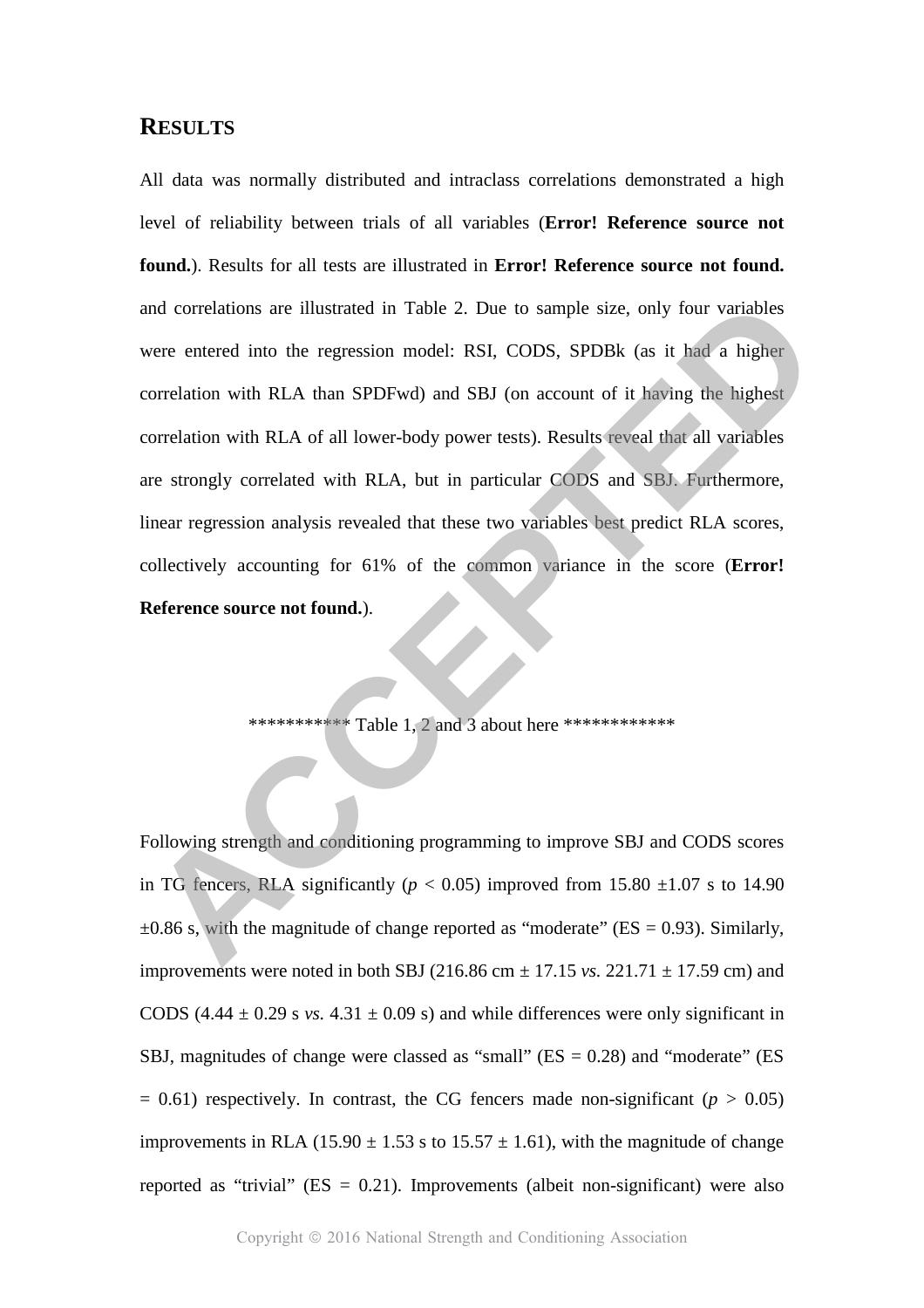noted in both SBJ (203.63  $\pm$  12.99 *vs.* 204.75 cm  $\pm$  13.75 cm) and CODS (4.43  $\pm$  0.21 s *vs.*  $4.42 \pm 0.22$  s), with magnitudes of change again classed as "trivial" in both (ES = 0.08 and 0.03 respectively).

Finally, when examining differences between the TG and CG, no significant differences in SBJ, CODS and RLA were found during initial testing. However, "large" effect size differences were noted in SBJ ( $ES = 17.71$ ), but trivial in CODS and RLA ( $ES = 0.05$  and 0.07 respectively). During post testing however, both SBJ and RLA scores were significantly better in the TG, with differences classed as "large" and "moderate" (ES = 17.66 and 0.52) respectively. While CODS scores were not significantly different, they were classed as moderately different ( $ES = 0.67$ ) and again in favour of the TG. differences in SBJ, CODS and RLA were found during initial testing. However, "large" effect size differences were noted in SBJ (ES = 17.71), but trivial in CODS<br>and RLA (ES = 0.05 and 0.07 respectively). During post testin

# **DISCUSSION**

The RLA test had average work times of 16.03 s  $(\pm 1.40)$  and was correlated to all other tested variables, but in particular CODS  $(r = 0.70)$  and SBJ  $(r = -0.68)$ , where associations are classed as "large" and "very large" respectively (Hopkins, Marshall, Batterham, & Hanin, 2009). Through linear regression analyses, these variables provided a two-predictor model accounting for 61% of the common variance associated with RLA. Based on these findings, a fencer's ability to repetitively lunge and change direction, with maximal intensity throughout each bout, can be facilitated by increasing CODS, linear speed (forward and backward) and lower-body power including RSI. Furthermore, when investigating the trainability of RLA and specifically, if increases in CODS and SBJ improved its performance (in accordance with the multiple regression analysis), significant improvements were noted (from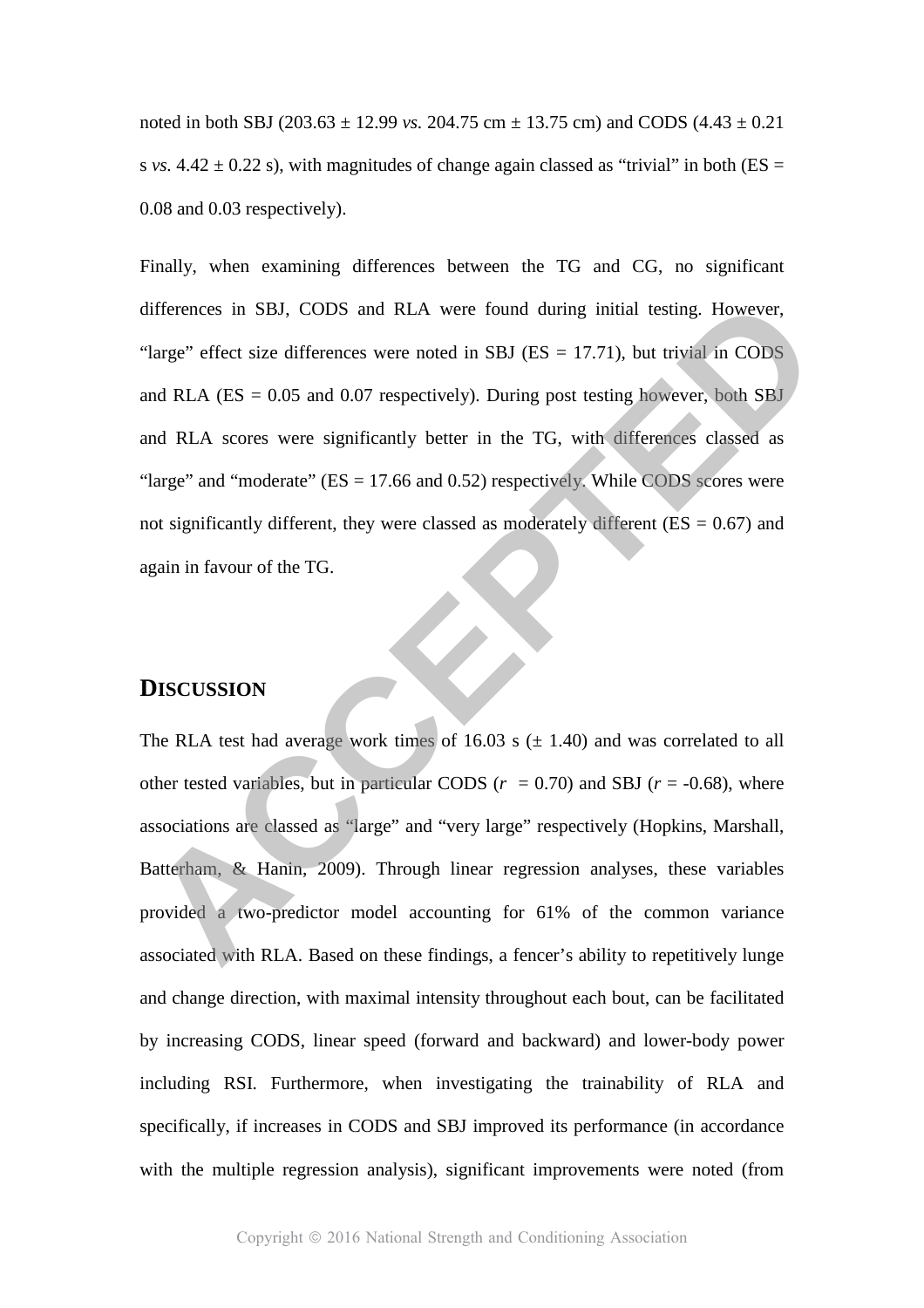15.80  $\pm 1.07$  s to 14.90  $\pm 0.86$  s). This mirrored improvements in CODS and SBJ, however, only in the latter were improvements significant, but nevertheless, changes in CODS scores were considered "moderate" using effect size analysis. Analysis within the CG also revealed improvements in these variables, however, these changes were non-significant and classed as "trivial". It therefore appears reasonable to suggest that larger improvements in SBJ and/or agility would also result in larger improvements in RLA. The concept of increasing fencing specific movements such as lunging and CODS through strength and power training have also been advocated elsewhere (Guilhem, Giroux, Chollet, & Rabita, 2014; Redondo, Alonso, Sedano, & de Benito, 2014; Turner, et al., In press; Tsolakis, Kostaki, & Vagenas, 2010).

The correlations herein, between a sport specific speed endurance test and various anaerobic power tests, have been reported in numerous other investigations of repeat sprint ability (Da Silva, Guglielmo, & Bishop, 2010; Pyne, Montgomery, Hewitt, & Sheehan, 2008; Sant'Ana Pereira, Sargeant, Rademaker, de Haan, & Van Mechelen, 1996), and the associations here may act to further support fencing as an anaerobic power-based sport (Wylde, Frankie, & O'Donoghue, 2013; Guilhem, Giroux, Chollet, & Rabita, 2014; Turner, et al., 2014). That said, no measures of aerobic capacity were taken to further qualify this statement, but given that the TG contained elite athletes in the middle of the competitive season, this was not possible. Also, only 61% of the common variance in RLA scores was predicted using the two-predictor model (Table 3), leaving 39% unaccounted for. It may be that this would be further explained by a fencer's anthropometry and aerobic capacity or, in the opinions of the authors' (and given the RLA protocol), their lactate deflection points and buffering capacity. That is, conditioning designed to enable fencers to work at higher intensities before reaching the onset of blood lactate accumulation, as well as working in the were non-signmeant and cassed as trivial. It therefore appears reasonable to<br>suggest that larger improvements in SBJ and/or agility would also result in larger<br>improvements in RLA. The concept of increasing fencing specifi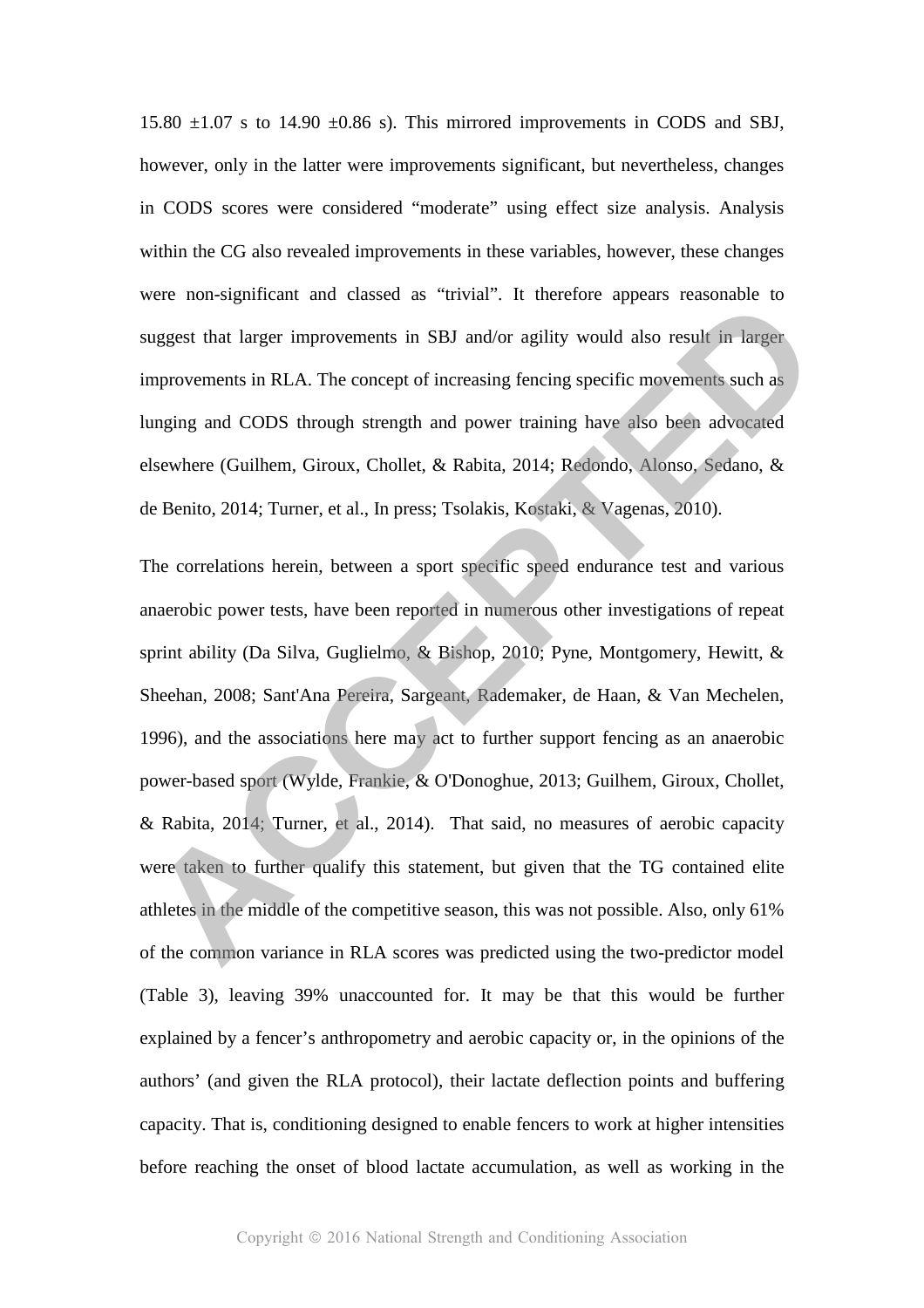presence of hydrogen ion accumulation, would achieve greater scores still. Therefore it is likely that the conditioning work undertaken by these athletes, and the physiological improvements made consequent to this, may also be responsible for the noted improvement in RLA scores of the TG fencers. Again, due to the fencers being in full training, it was not possible to exclude conditioning work to better highlight the associations with lower body power; future research should attempt to validate this, along with the affect of the conditioning activities used.

When comparing the TG and CG, it is interesting to note that significant differences were only noted following the intervention; that is the difference between level of fencer (i.e., senior *vs*. junior) does not appear to be defined by physicality, and probably serves to highlight the highly technical and tactical demand of the sport. That said, following the intervention, significant differences were evident between the groups for RLA and SBJ and classed as "moderate" and "large" differences respectively. While the difference in CODS was not significant, it was deemed to be "moderate". In summary, fencing training albeit at a high level, may plateau in its carryover to indirect measures of fitness and lower body. At this stage, strength and conditioning based training can enhance these physical characteristics and subsequently improve specific and fundamental abilities to fencing, namely RLA; this has also been preciously shown in measures of fencing specific movement time (Redondo, Alonso, Sedano, & de Benito, 2014). If the training, it was not possible to exclude conductioning work to better ingiting the sesociations with tower body power; future research should attempt to validate this along with the affect of the conditioning activi

Finally, the technical footwork incorporated within the CODS test that inevitably dictate a large part of the score, is beyond the remit of the strength and conditioning coach, and is thus better affected indirectly. Noting that measures of lower-body power are correlated to these, one such method may be by virtue of increasing this physical attribute. Similar relationships have been reported by Tsolakis *et al.,* (2010)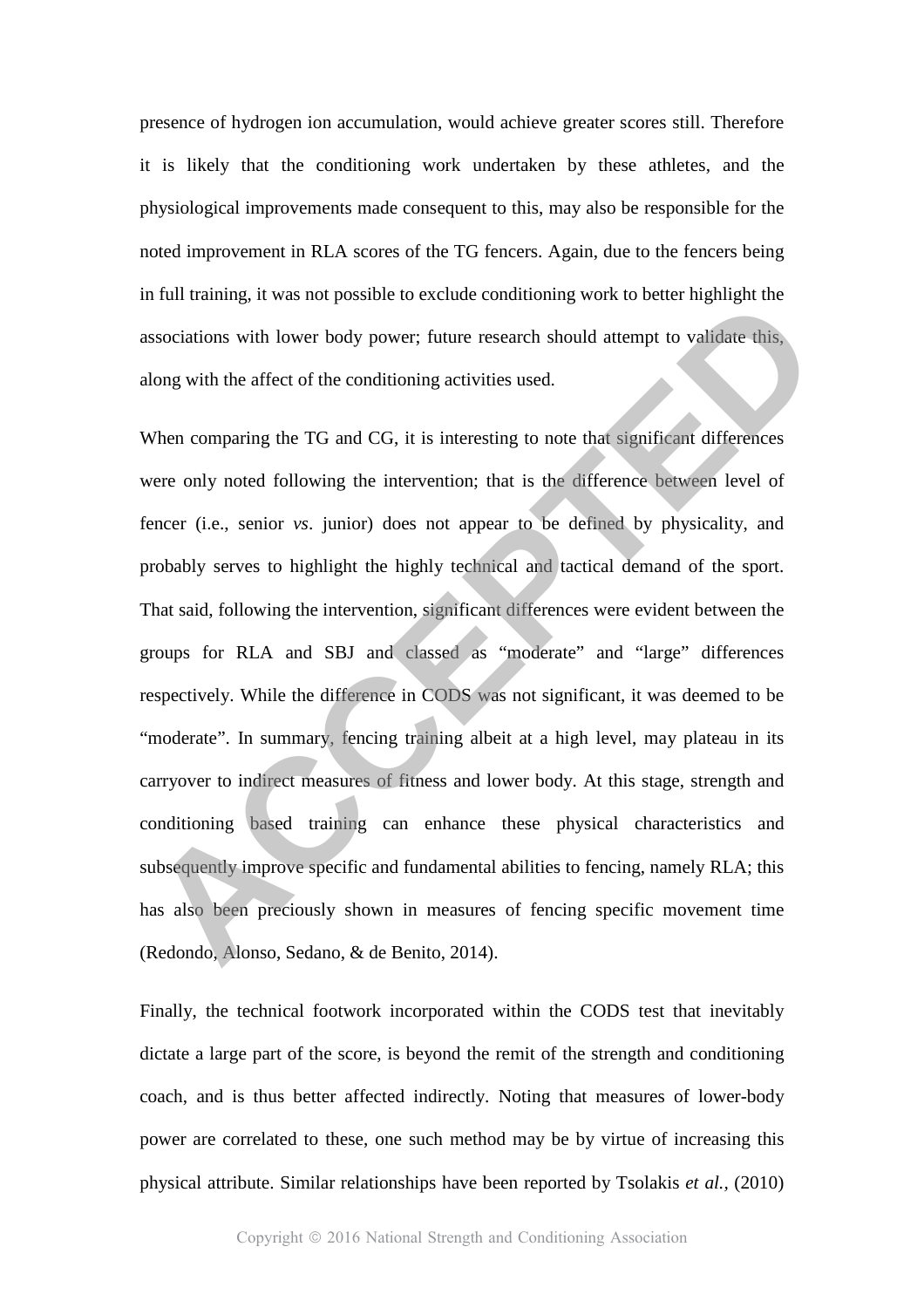who found a relationship between CMJ and RSI, and scores derived from a shuttle test, where fencers moved as fast as possible between 5 m cones, covering a total distance of 30 m (average score 12.43 s). Here they reported correlations of  $r = -0.63$ and - 0.44 for CMJ and RSI respectively. Similarly, Turner *et al.,* (In press) reported correlations between a CODS  $(4-2-2-4 \text{ m})$  and CMJ, SBJ and RSI  $(r = -0.49, -0.65)$ and – 0.41 respectively). Also, it is interesting to note that SPDBk is better correlated to RLA (and CODS) than SPDFwd ( $r = .48$  and .40 respectively), and may highlight the need to further expose athletes to this type of training within fencing coaching sessions.

# **CONCLUSIONS AND PRACTICAL APPLICATIONS**

Strength and power training is advocated to improve RLA and thus the ability to sustain attacking actions within a fencing bout. Strength and conditioning coaches should focus on improving lower-body power and reactive strength, noting that jump training and plyometrics designed to enhance horizontal propulsion may be most effective and translate to improvement in CODS also. Furthermore, given the high levels of lactate expected to be generated in fencers as they progress in the competition, and the assumed validity of the RLA test, conditioning training designed to enable fencers to work at higher intensities before reaching OBLA, as well as working in the presence of hydrogen ion accumulation, would further improve performance through enhanced speed and power endurance. Finally, as shown when examining the differences between the TG and CG, strength and conditioning training is required to improve scores in fencing specific tests above that which can be gained from fencing practice alone. Correlations between a CODS  $(4-2-2-4)$  fill) and CMJ, SB3 and KSI  $U = -0.49$ ,  $-0.65$ <br>and  $-0.41$  respectively). Also, it is interesting to note that SPDBk is better correlated<br>to RLA (and CODS) than SPDFwd  $(r = .48$  and .4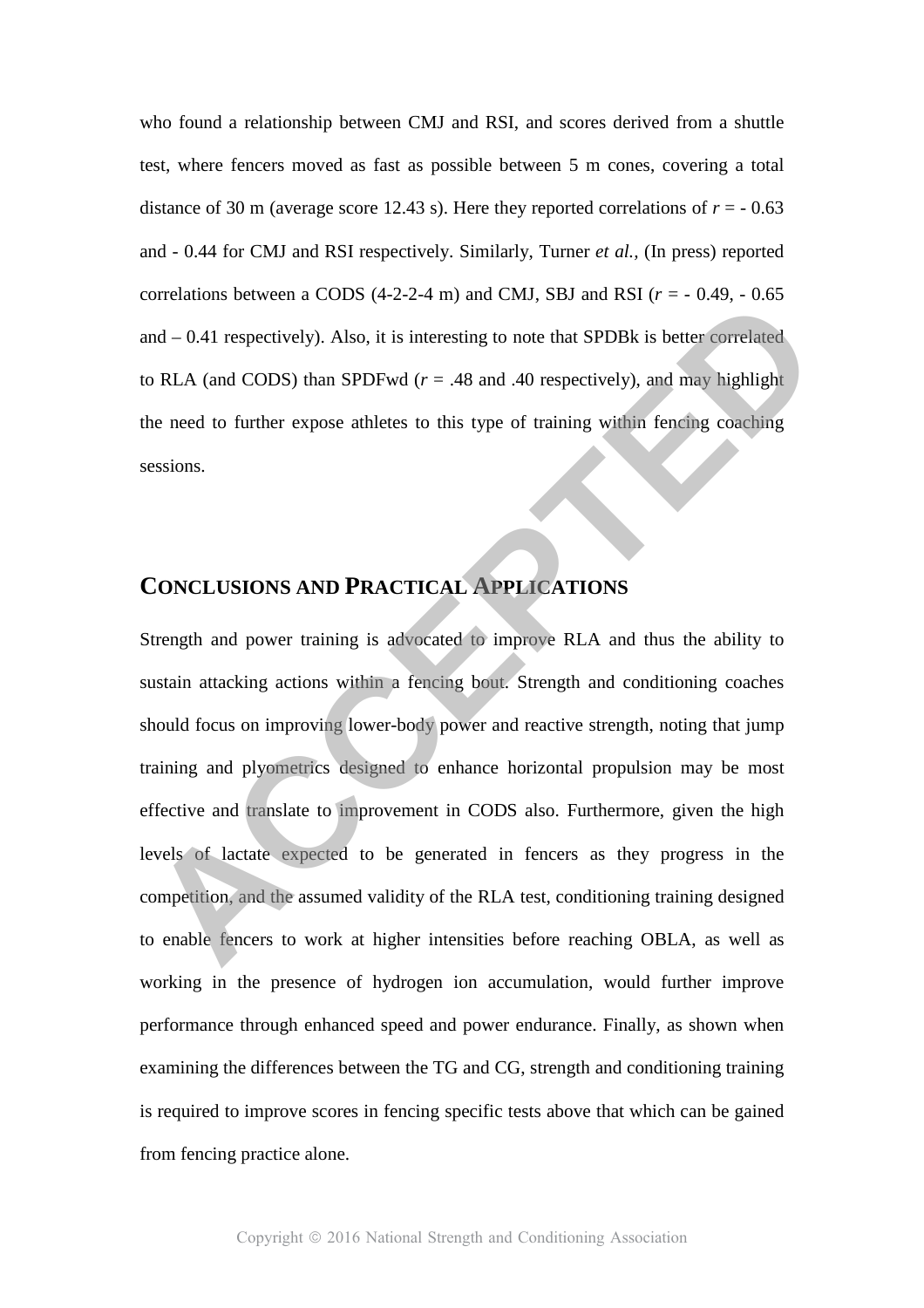## **REFERENCES**

Aquili, A., & Tancredi, V. (2013). Performance analysis in sabre. *The Journal of Strength & Conditioning Research , 27* (13), 624-630.

Asci, A., & Acikada, C. (2007). Power production among different sports with similar maximum strength. *Journal of Strength and Conditioning Research , 21*, 10-16.

Baker, D. (2011). Recent trends in high-intensity aerobic training for field sports. *Professional strength and conditioning , 22*, 3-8.

Cerizza, C., & Roi, G. (1994). Aspetti Fisiologici dell'attivita sportive di base, le carratteristiche fondamentali del giovane schermidore. In G. Roi, & D. (. Bianchedi, *The Science of Fencing. Implications for performance and injury prevention. Sports Medicine. 38(6)* (pp. 465-481). maximum strength. Journal of Strength and Conditioning Research, 21, 10-16,<br>Baker, D. (2011). Recent trends in high-intensity aerobic training for field sports.<br>Professional strength and conditioning , 22, 3-8.<br>Cerizza, C.

Da Silva, J., Guglielmo, L., & Bishop, D. (2010). Relationship between different measures of aerobic fitness and repeated sprint ability in elite soccer players. *Journal of Strength and Conditioning Research , 24* (8), 2115–2121.

Eston, R., & Reilly, T. (2009). *Kinanthropometry and exercise physiology laboratory manual. Tests, procedures and data* (Vol. 3). Oxon, UK: Routledge.

Flanagan, E., & Comyns, T. (2008). The Use of Contact Time and the Reactive Strength Index to Optimize Fast Stretch-Shortening Cycle Training. *Strength & Conditioning Journal , 30* (5), 32-38.

Glatthorn, J., Gouge, S., Nussbaumer, S., Stauffacher, S., Impellizzeri, F., & Maffiuletti, N. (2011). Validity and reliability of Optojump photoelectric cells for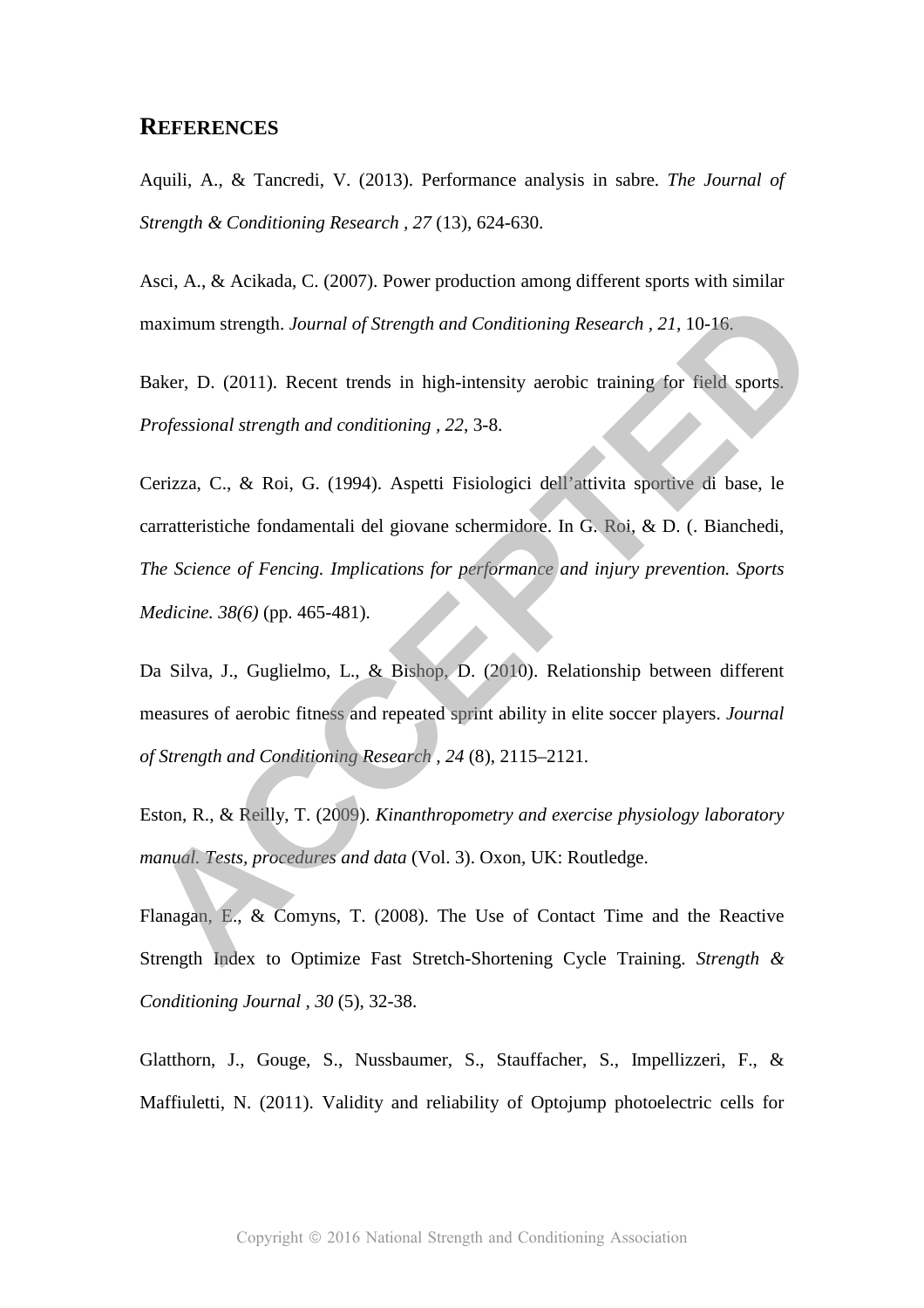estimating vertical jump height. *Journal of Strength and Conditioning Research , 25* (2), 556-560.

Guilhem, G., Giroux, C. C., Chollet, D., & Rabita, G. (2014). Mechanical and Muscular Coordination Patterns during a High-Level Fencing Assault . *Medicine and science in sports and exercise , 46* (2), 341-50.

Harmer, P. (2008). Incidence and Characteristics of time-loss injuries in competitive fencing: A prospective, 5-year study of national competitions. *Clinical Journal of Sports Medicine , 18* (2), 137-142.

Hopkins. (2004). How to interpret changes in an athletic performance test. *Sportscience , 8*, 1-7.

Hopkins, W., Marshall, S., Batterham, A., & Hanin, J. (2009). Progressive statistics for studies in sports medicine and exercise science. *Medicine and Science in Sportsand Exercise , 41* (1), 3-12.

Peterson, M., Alvar, B., & Rhea, M. (2006). The contribution of maximal force production to explosive movement among young collegiate athletes. *Journal of Strength and Conditioning Research , 20* (4), 867-873. Science in sports and exercise, 46 (2), 341-50.<br>
Harmer, P. (2008). Incidence and Characteristics of time-loss injuries in competitive<br>
Eencing: A prospective, 5-year study of national competitions. Clinical Journal of<br>
Sp

Pyne, D. S., Montgomery, P., Hewitt, A., & Sheehan, K. (2008). Relationships between repeated sprint testing, speed, and endurance. *Journal of Strength and Conditioning Research , 22* (5), 1633– 1637.

Redondo, J., Alonso, C., Sedano, S., & de Benito, A. (2014). Effects of a 12-week strength training program on experimented fencers´ movement time. *Journal of Strength and Conditioning Research , 28* (12), 3375-3384.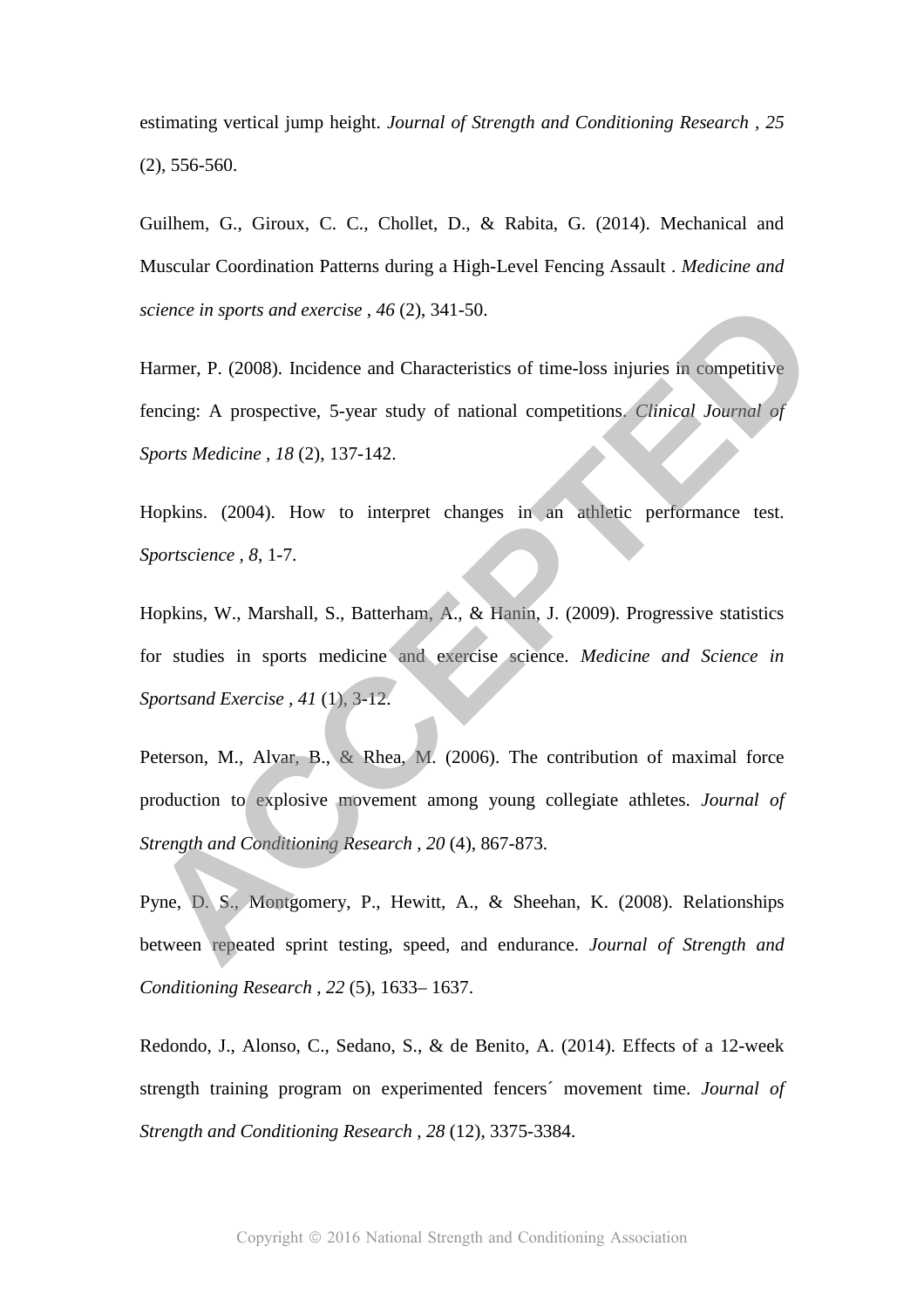Rhea, A. (2004). Determining the magnitude of treatment effects in strength training research through the use of the effect size statistic. *Journal of Strength and Conditioning Reserach , 18*, 918-920.

Roi, G., & Bianchedi, D. (2008). The Science of Fencing. Implications for performance and injury prevention. *Sports Medicine , 38* (6), 465-481.

Sant'Ana Pereira, J., Sargeant, A., Rademaker, A., de Haan, A., & Van Mechelen, W. (1996). Myosin heavy chain isoform expression and high energy phosphate content in human muscle fibres at rest and post-exercise. *Journal of Physiology , 496* (2), 583- 588. performance and injury prevention. *Sports Medicine*, 38 (6), 465-481.<br>
Sant'Ana Pereira, J., Sargeant, A., Rademaker, A., de Haan, A., & Van Mechelen, W.<br>
(1996). Myosin heavy chain isoform expression and high energy phos

Tsolakis, C., Kostaki, E., & Vagenas, G. (2010). Anthropometric, flexibility, strengthpower, and sport-specific correlates in elite fencing. *Perceptual and motor skills , 110* (3), 1015-1028.

Turner, A., Chavda, S., Edwards, M., Brazier, J., Bishop, C., Dimitriou, L., et al. (In press). Physical Characteristics Underpinning Lunging and Change of Direction Speed in Fencing . *Journal of Strength and Conditioning Research* .

Turner, A., James, N., Dimitriou, L, Greenhalgh, A., Moody, J., et al. (2014). Determinants of Olympic Fencing Performance and Implications for Strength and Conditioning Training. *Journal of strength and conditioning research , 28* (10), 3001- 3011.

Wylde, M., Frankie, H., & O'Donoghue. (2013). A time-motion analysis of elite women's foil fencing. *International Journal of Performance Analysis in Sport , 13*, 365-376.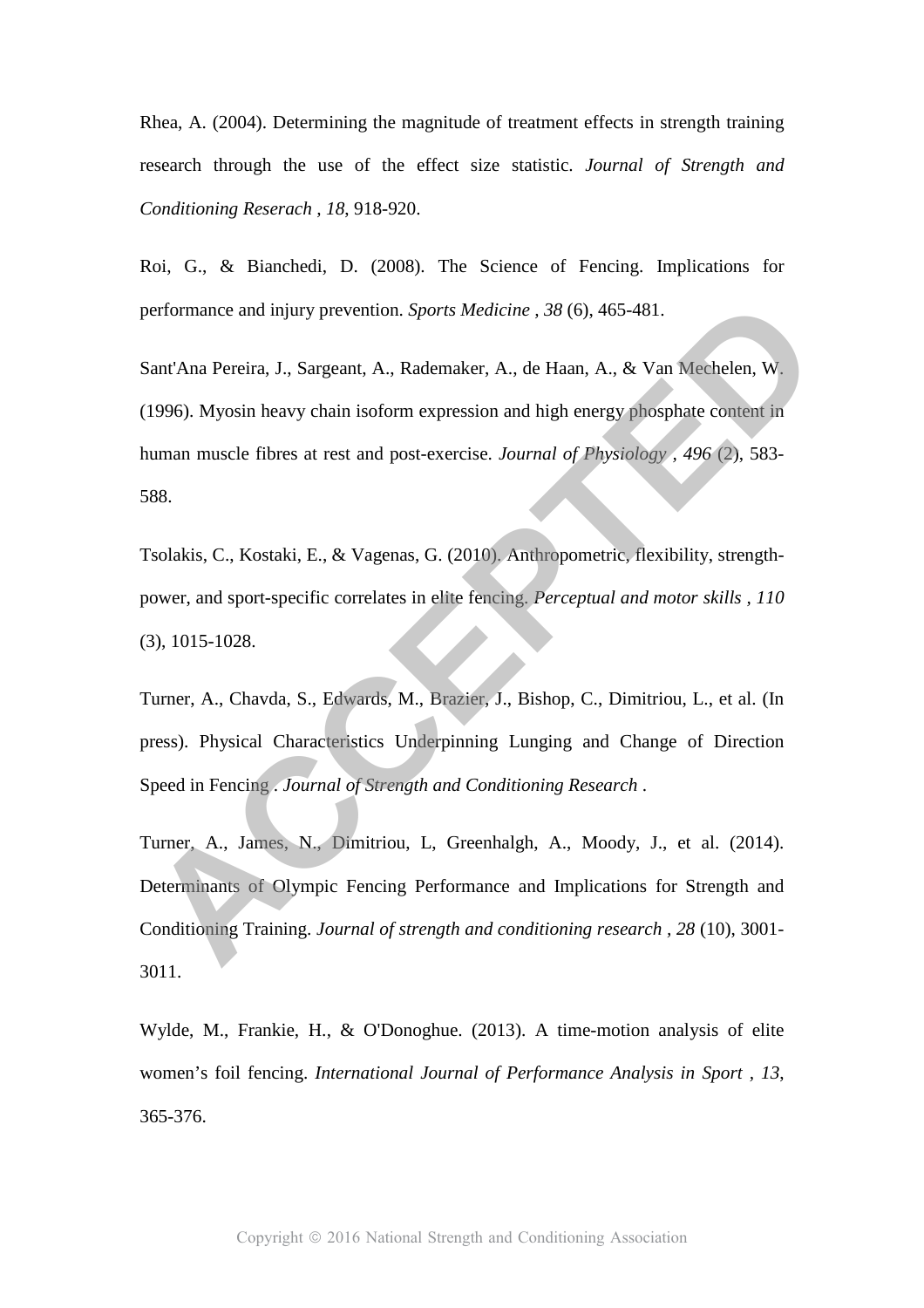**Table 1 Test results presented as means (±SD) with associated reliability scores using single measures intraclass correlations (ICC) and 95% confidence intervals (95%CI).** 

| <b>Test</b>                     | Mean   | ${\bf SD}$ | ICC  | 95%CI         |
|---------------------------------|--------|------------|------|---------------|
|                                 |        |            |      |               |
| Countermovement Jump (cm)       | 40.13  | 7.76       | 0.96 | $0.94 - 0.98$ |
|                                 |        |            |      |               |
| Single-leg jump Front foot (cm) | 23.01  | 4.79       | 0.96 | $0.93 - 0.98$ |
|                                 |        |            |      |               |
| Single-leg jump back foot (cm)  | 20.57  | 4.78       | 0.93 | $0.84 - 0.96$ |
|                                 |        |            |      |               |
| Reactive strength index         | 1.65   | 0.44       | 0.92 | $0.85 - 0.96$ |
|                                 |        |            |      |               |
| Standing broad jump (cm)        | 204.17 | 26.22      | 0.96 | $0.90 - 0.98$ |
| Agility (s)                     | 4.65   | 0.41       | 0.98 | $0.97 - 0.99$ |
|                                 |        |            |      |               |
| Speed forward (s)               | 1.98   | 0.24       | 0.98 | $0.96 - 0.99$ |
|                                 |        |            |      |               |
| Speed backward (s)              | 2.10   | 0.24       | 0.98 | $0.97 - 0.99$ |
|                                 |        |            |      |               |
| Repeat lunge ability (s)        | 16.03  | 1.40       |      |               |
|                                 |        |            |      |               |
|                                 |        |            |      |               |
|                                 |        |            |      |               |
|                                 |        |            |      |               |
|                                 |        |            |      |               |
|                                 |        |            |      |               |
|                                 |        |            |      |               |
|                                 |        |            |      |               |
|                                 |        |            |      |               |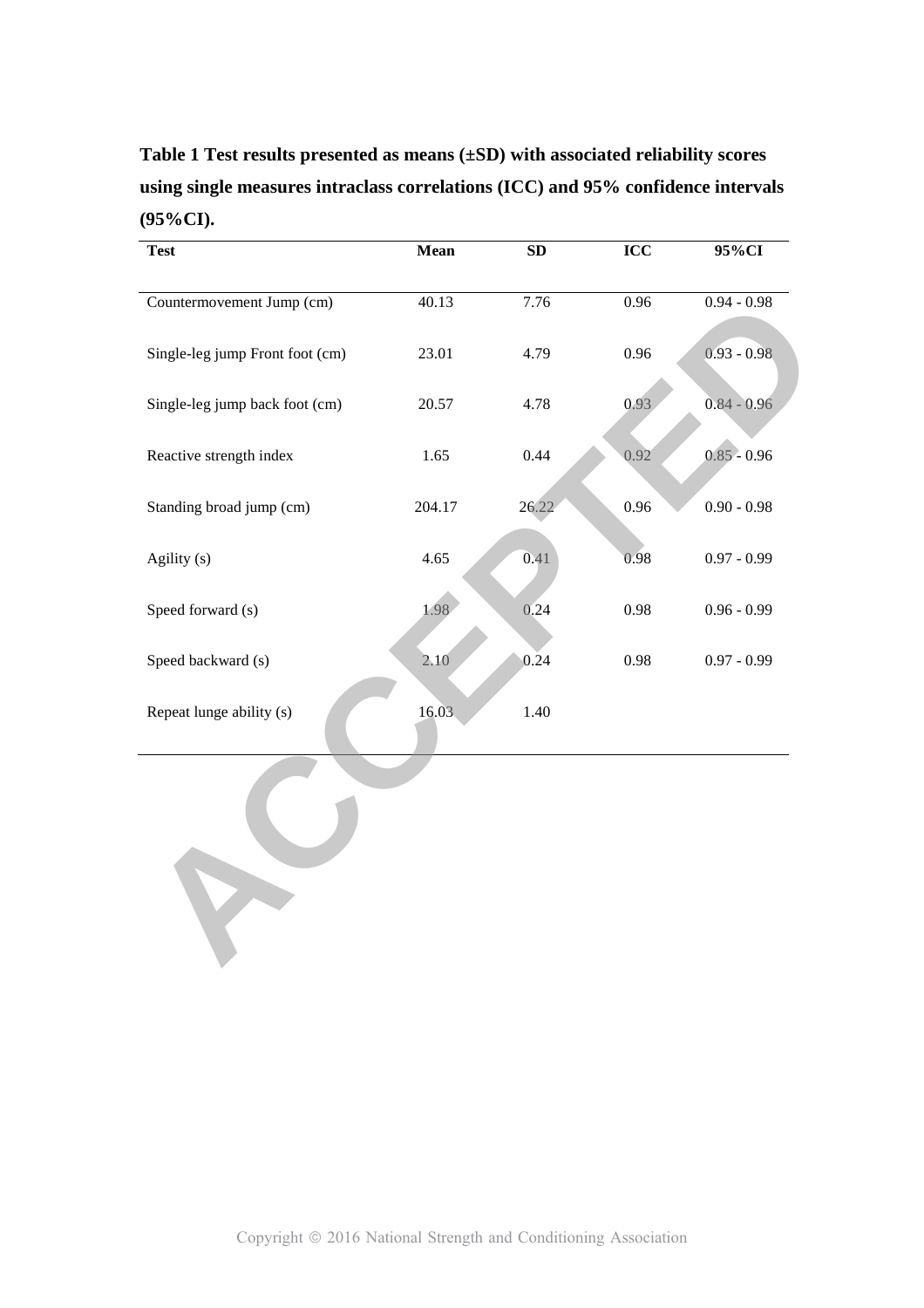|                                                                                                               |            | Table 2. Correlations between tested variables associated with RLA |              |            |            |                |               |              |
|---------------------------------------------------------------------------------------------------------------|------------|--------------------------------------------------------------------|--------------|------------|------------|----------------|---------------|--------------|
|                                                                                                               | <b>CMJ</b> | <b>SLJFr</b>                                                       | <b>SLJBk</b> | <b>RSI</b> | <b>SBJ</b> | <b>Agility</b> | <b>SPDFwd</b> | <b>SPDBk</b> |
| <b>SLJFr</b>                                                                                                  | $.83**$    |                                                                    |              |            |            |                |               |              |
| <b>SLJBk</b>                                                                                                  | $.77**$    | $.89**$                                                            |              |            |            |                |               |              |
| <b>RSI</b>                                                                                                    | $.75**$    | $.79**$                                                            | $.70**$      |            |            |                |               |              |
| <b>SBJ</b>                                                                                                    | $.79**$    | $.70**$                                                            | $.64***$     | $.61**$    |            |                |               |              |
| <b>Agility</b>                                                                                                | $-.57**$   | $-.54**$                                                           | $-53**$      | $-56**$    | $-.58**$   |                |               |              |
| <b>SPDFwd</b>                                                                                                 | $-.53**$   | $-.57**$                                                           | $-.57**$     | $-.45**$   | $-.39*$    | $.62**$        |               |              |
| <b>SPDBk</b>                                                                                                  | $-.54**$   | $-.55**$                                                           | $-51**$      | $-.59**$   | $-.44**$   | $.76**$        | .79**         |              |
| <b>RLA</b>                                                                                                    | $-.60**$   | $.58**$                                                            | $-.57**$     | $-.53**$   | $-.68**$   | $.70**$        | $.40*$        | $.48**$      |
| Key: CMJ = countermovement jump; SLJFr = single leg jump front foot; SLJBk = single leg jump back foot;       |            |                                                                    |              |            |            |                |               |              |
| $RSI$ = reactive strength index; $SBJ$ = standing broad jump; $SPDFwd$ = speed forward; $SPDBk$ = speed back; |            |                                                                    |              |            |            |                |               |              |

**Table 2. Correlations between tested variables associated with RLA** 

Key: CMJ = countermovement jump; SLJFr = single leg jump front foot; SLJBk = single leg jump back foot; RSI = reactive strength index; SBJ = standing broad jump; SPDFwd = speed forward; SPDBk = speed back; RLA = repeat lunge ability; \* Correlation is significant at the 0.05 level; \*\* Correlation is significant at the 0.01 level